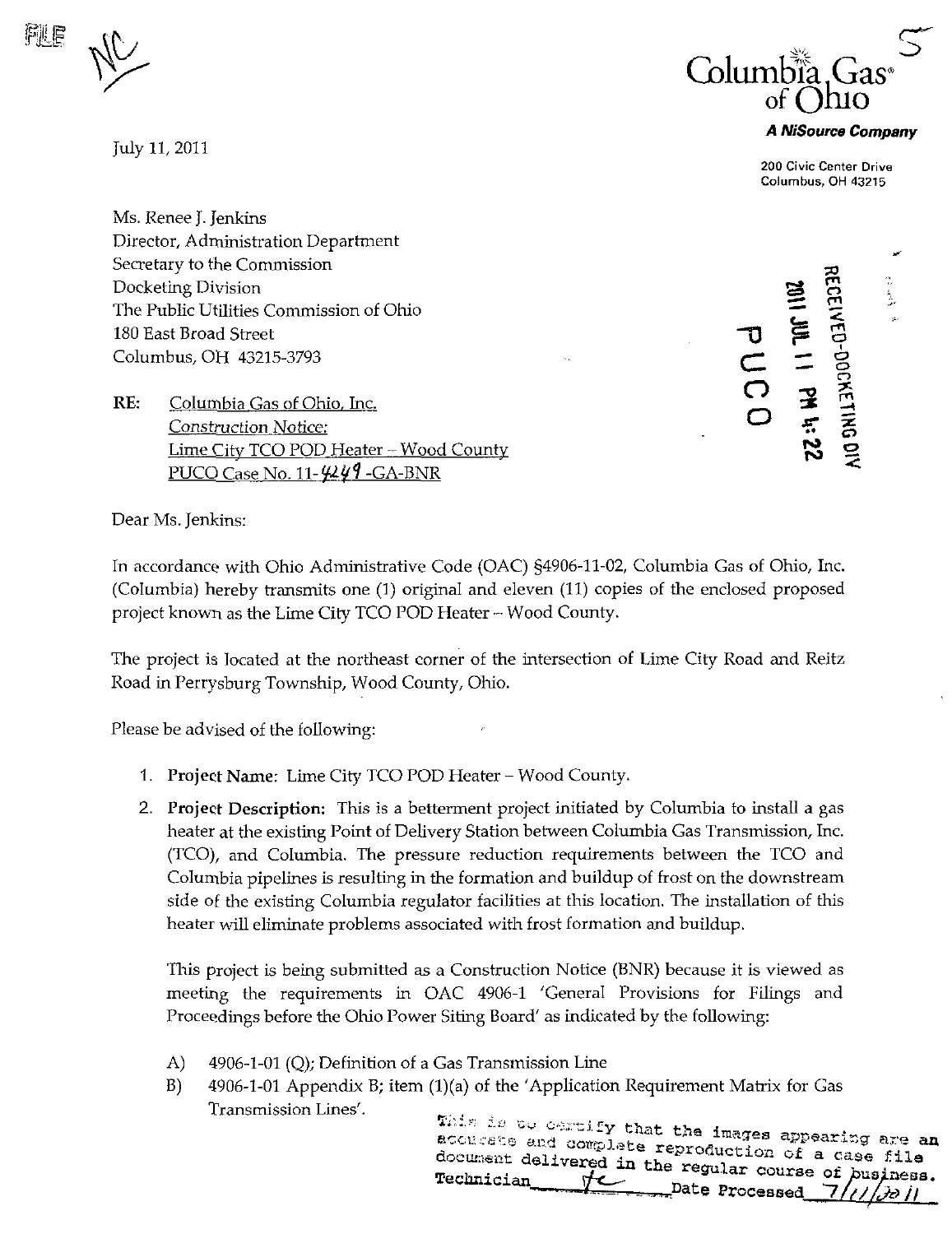- 3. Project Need: This project is a betterment project initiated by Columbia to eliminate frost formation and buildup downstream of regulation facilities.
- 4. Schedule: Construction is planned to start around September 1, 2011 with an anticipated end date of November 15, 2011.
- 5. Estimated Capital Cost: The estimated capital cost of the Lime City TCO POD Heater Installation  $-$  Wood County project is \$675,000.
- 6. Operating Characteristics: The proposed Lime City TCO POD Heater Wood County project includes the installation of the following facilities:

| Facility                        | <b>Size</b> | Quantity          | <b>System</b> | <b>MAOP</b> |
|---------------------------------|-------------|-------------------|---------------|-------------|
| Heater                          | 2.3MMbtu    |                   | <b>TCO</b>    | 495psig     |
| Heater By Pass Valve Setting    |             | 12-inch 1 Setting | <b>TCO</b>    | 495psig     |
| Coated Steel High Pressure Pipe | 16-inch     | 10′               | <b>TCO</b>    | 495psig     |
| Coated Steel High Pressure Pipe | $12$ -inch  | 100'              | <b>TCO</b>    | 145psig     |

All facilities will be installed on the existing TCO property.

- 7. Map and Directions: A Vicinity Map of the project location is included with ihis Construction Notice. In order to locate the proposed site from 180 East Broad Street navigate to 1-75 north to exit 193, State Route 20 eastbound. Travel east on State Route 20 for approximately 2 miles to Lime City Road. Turn south on Lime City Road and travel approximately 3 miles to the intersection of Lime City Road and Reitz Road. The project is in the northeast corner of the intersection.
- 8. Property List of Additional Easements: No new pipeline easements or additional land acquisition is planned in order to construct the proposed heater.

We have provided a copy of the Construction Notice by certified mail, with retum receipt requested, to each official of the political subdivisions immediately affected by the proposed project as hsted in the attached Exhibit 1. Copies of the transmittal letters addressed to the local government representatives of Wood County and Perrysburg Township are enclosed for your file.

Should staff of the Ohio Power Siting Board desire further information or discussion of this submittal, please contact Doug Tomsic at (419) 539-6064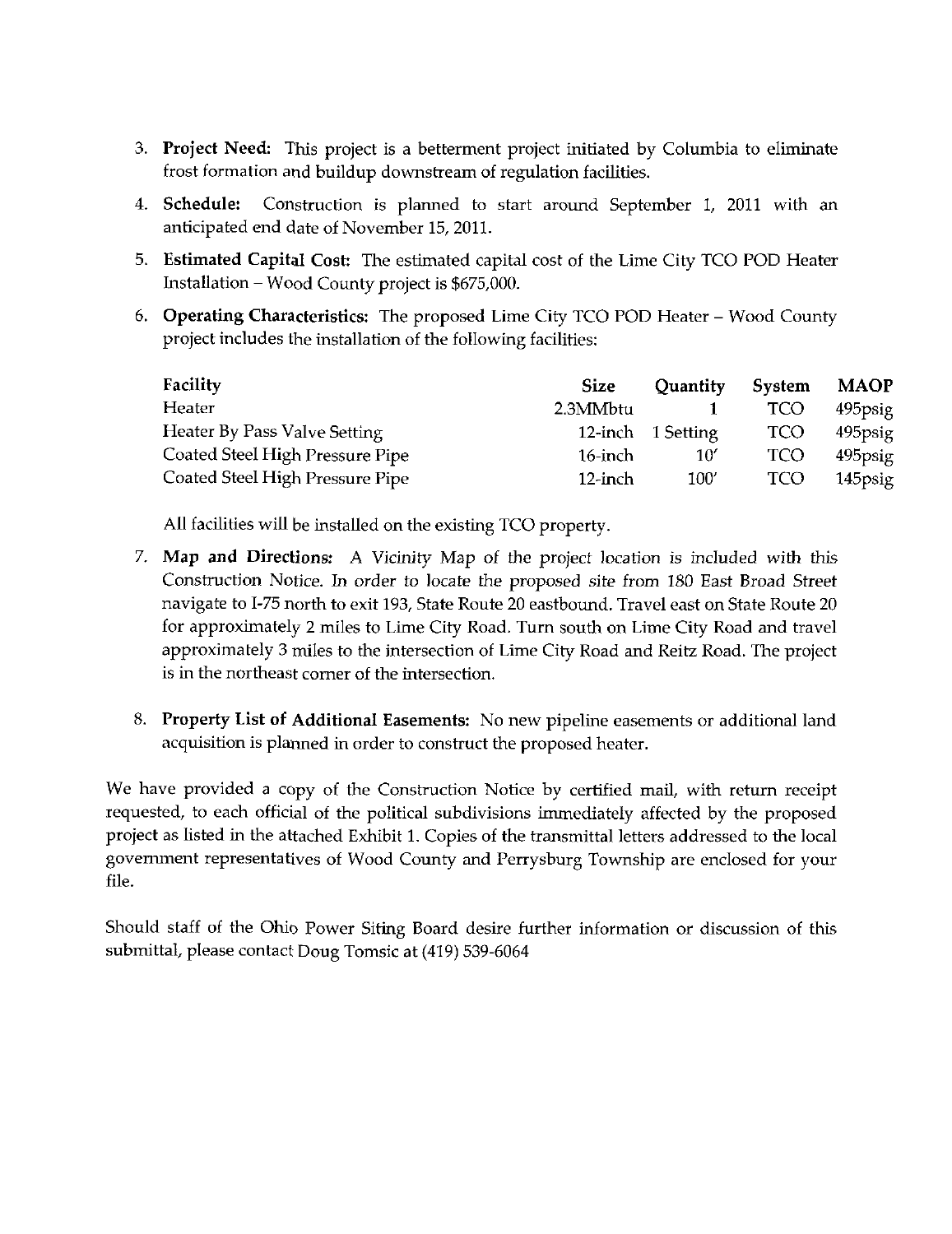Sincerely,

promession

Brooke E. Leslie Attorney for Columbia Gas of Ohio, Inc. 200 Civic Center Drive Columbus, OH 43216-0117 Telephone: (614) 460-6986 Email: [bleslie@nisource.com](mailto:bleslie@nisource.com)

Doug. Tomsic Project Manager Columbia Gas of Ohio, Inc. 3222 W. Central Avenue Toledo, OH 43606 Email: [dtomsic@nisource.com](mailto:dtomsic@nisource.com) 

Attachment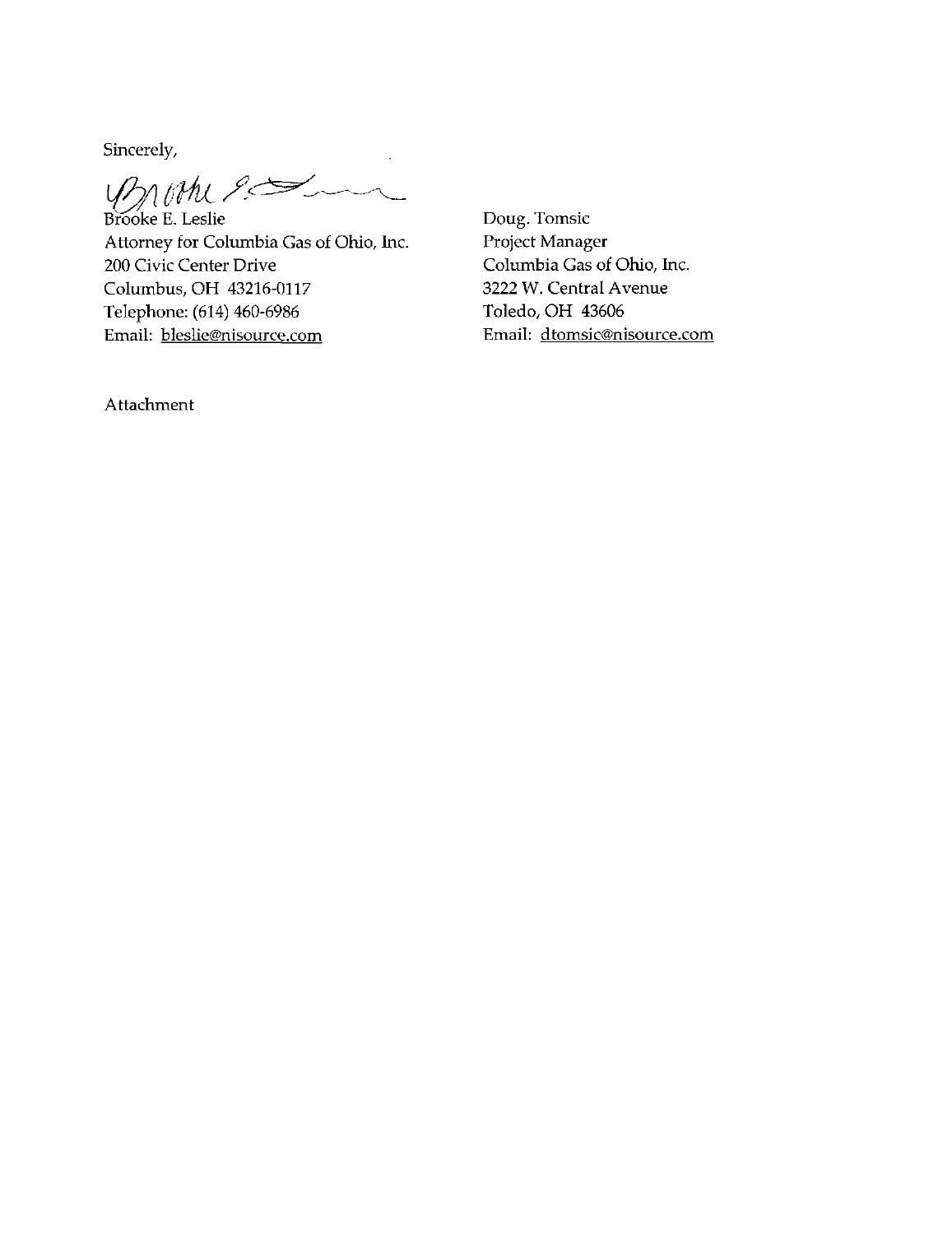## EXHIBIT 1: OFFICIALS SERVED COPY OF CONSTRUCTION NOTIFICATION OHIO TURNPIKE CROSSING REPLACEMENT - WOOD COUNTY Case No. 11- - GA-BNR

## Wood County

Mr. James F. Carter President of Commissioners Wood County Board of Commissioners One Court House Square Bowling Green, OH 43402

Mr. Alvin L. Perkins Commissioner Wood County Board of Commissioners One Court House Square Bowling Green, OH 43402

Mr. Brad R. Espen R.S Environmental Services Director Wood County 1840 E. Gypsy Lane Road Bowling Green, OH 43402

Mr. Mark G. Wasylyshyn **Sheriff** Wood County One Courthouse Square Bowling Green, OH 43402

## Perrysburg Township

Mr. Craig A. LaHote Chair of Trustees Perrysburg Township 9742 Roachton Road Perrysburg, OH 43551

Mr. Robert P. Mack **Trustee** Perrysburg Township 30195 Morningside Drive Perrysburg. OH 43551-5902

Mr. Michael Dimick Fire Chief Perrysburg Township 26609 Lime City Road Perrysburg, OH 43551 Mr. Tim W. Brown Vice President of Commissioners Wood County Board of Commissioners One Court House Square Bowling Green, OH 43402

Mr. Bradley Gilbert Emergency Management Agency Director Wood County One Courthouse Square Bowling Green, OH 43402

Mr. W. David Steiner Planning Commission Director Wood County One Courthouse Square Bowling Green, OH 43402

Mr. Gary R. Britten Vice Chair of Trustees Perrysburg Township 10960 Roachton Road Perrysburg, OH 43551

Mr. John G. Hrosko Administrator Perrysburg Township 26609 Lime City Road Perrysburg, OH 43551

Mr. Edward J. Stribrny Police Chief Perrysburg Township 26609 Lime City Road Perrysburg, OH 43551